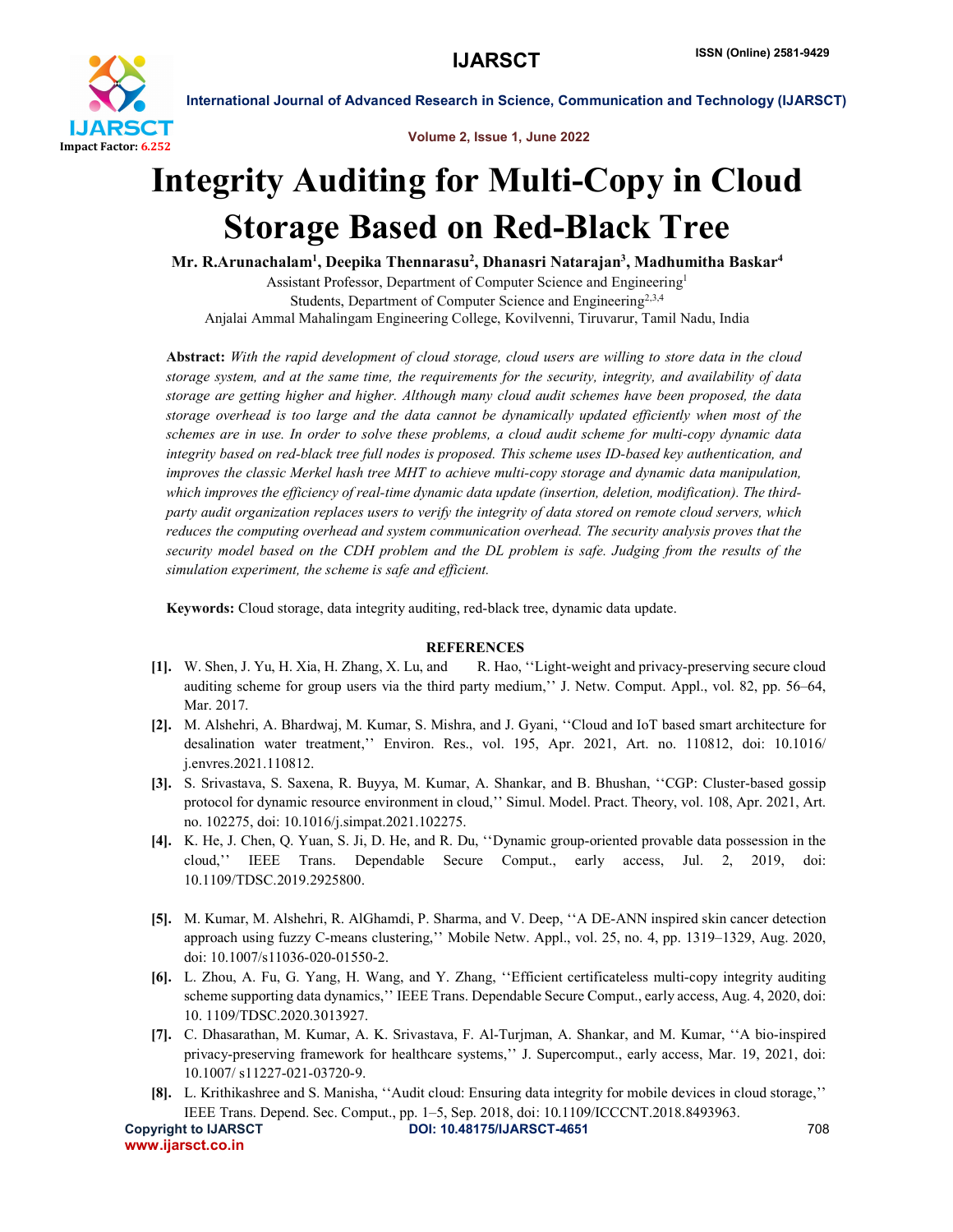

International Journal of Advanced Research in Science, Communication and Technology (IJARSCT)

## Volume 2, Issue 1, June 2022

- [9]. L. Deng, B. Yang, and X. Wang, ''A lightweight identity-based remote data auditing scheme for cloud storage,'' IEEE Access, vol. 8, pp. 206396–206405, 2020, doi: 10.1109/ACCESS.2020.3037696.
- [10]. S. Peng, F. Zhou, Q. Wang, Z. Xu, and J. Xu, ''Identity-based public multireplica provable data possession,'' IEEE Access, vol. 5, pp. 26990–27001, 2017, doi: 10.1109/ACCESS.2017.2776275.
- [11]. A. Bhardwaj, S. B. H. Shah, A. Shankar, M. Alazab, M. Kumar, and T. R. Gadekallu, ''Penetration testing framework for smart contract blockchain,'' Peer-Peer Netw. Appl., early access, Sep. 5, 2020, doi: 10. 1007/s12083-020-00991-6.
- [12]. P. Shen, C. Li, and Z. Zhang, ''Research on integrity check method of cloud storage multi-copy data based on multi-agent,'' IEEE Transl. Content Mining, vol. 4, no. 8, pp. 17170–17178, 2020, doi: 10.1109/ACCESS. 2020.2966803.
- [13]. Y. Luo, M. Xu, S. Fu, D. Wang, and J. Deng, "Efficient integrity auditing for shared data in the cloud with secure user revocation," in Proc. IEEE Trustcom/BigDataSE/ISPA, Aug. 2015, pp. 434–442, doi: 10.1109/ Trustcom.2015.404.
- [14]. R. Rabaninejad, S. M. Sedaghat, M. Ahmadian Attari, and M. R. Aref, ''An ID-based privacy-preserving integrity verification of shared data over untrusted cloud,'' in Proc. 25th Int. Comput. Conf., Comput. Soc. Iran (CSICC), Jan. 2020, pp. 1–6, doi: 10.1109/CSICC49403.2020.9050098. 75130 VOLUME 9, 2021 Z. Liu et al.: Integrity Auditing for Multi-Copy in Cloud Storage Based on Red-Black Tree
- [15]. C.-T. Hunag, C.-Y. Yang, C.-Y. Weng, Y.-W. Chen, and S.-J. Wang, ''Secure protocol for identity-based provable data possession in cloud storage,'' in Proc. IEEE 4th Int. Conf. Comput. Commun. Syst. (ICCCS), Feb. 2019, pp. 327–331, doi: 10.1109/CCOMS.2019.8821766
- [16]. C. Liu, J. Chen, L. Yang, X. Zhang, and R. Kotagiri, ''Authorized public auditing of dynamic big data storage on cloud with efficient verifiable fine-grained updates,'' IEEE Trans. Parallel Distrib. Syst., vol. 25, no. 9, pp. 2234–2244, Sep. 2014.
- [17]. H. Jin, H. Jiang, and K. Zhou, ''Dynamic and public auditing with fair arbitration for cloud data,'' IEEE Trans. Cloud Comput., vol. 6, no. 3, pp. 680–693, Jul. 2018, doi: 10.1109/TCC.2016.2525998.
- [18]. G. Ateniese, R. Burns, R. Curtmola, J. Herring, L. Kissner, Z. Peterson, and D. Song, ''Provable data possession at untrusted stores,'' in Proc. 14th ACM Conf. Comput. Commun. Secur. (CCS), 2007, pp. 598– 609.
- [19]. Q. Wang, C. Wang, K. Ren, W. Lou, and J. Li, ''Enabling public auditability and data dynamics for storage security in cloud computing,'' IEEE Trans. Parallel Distrib. Syst., vol. 22, no. 5, pp. 847–859, May 2011.
- [20]. A. F. Barsoum and M. A. Hasan, ''Provable multicopy dynamic data possession in cloud computing systems,'' IEEE Trans. Inf. Forensics Security, vol. 10, no. 3, pp. 485–497, Mar. 2015.
- [21]. M. Sookhak, F. R. Yu, and A. Y. Zomaya, ''Auditing big data storage in cloud computing using divide and conquer tables,'' IEEE Trans. Parallel Distrib. Syst., vol. 29, no. 5, pp. 999–1012, May 2018.
- [22]. X. Yang, T. Liu, P. Yang, F. An, M. Yang, and L. Xiao, ''Public auditing scheme for cloud data with user revocation and data dynamics,'' in Proc. IEEE 2nd Inf. Technol., Netw., Electron. Autom. Control Conf. (ITNEC), Dec. 2017, pp. 813–817, doi: 10.1109/ITNEC.2017.8284847.
- [23]. M. Long, Y. Li, and F. Peng, "Integrity verification for multiple data copies in cloud storage based on spatiotemporal chaos,'' Int. J. Bifurcation Chaos, vol. 27, no. 4, Apr. 2017, Art. no. 1750054.
- [24]. M. Long, Y. Li, and F. Peng, ''Dynamic provable data possession of multiple copies in cloud storage based on full-node of AVL tree,'' Int. J. Digit. Crime Forensics, vol. 11, no. 1, pp. 126–137, Jan. 2019.
- [25]. R. Curtmola, O. Khan, R. Burns, and G. Ateniese, ''MR-PDP: Multiplereplica provable data possession,'' in Proc. 28th Int. Conf. Distrib. Comput. Syst., Jun. 2008, pp. 411–420.
- [26]. A. Barsoum and M. Hasan, ''On verifying dynamic multiple data copies over cloud servers,'' Dept. Elect. Comput. Eng., Tech. Rep., 2011.
- [27]. H. Shacham and B. Waters, ''Compact proofs of retrievability,'' J. Cryptol., vol. 26, no. 3, pp. 442–483, Jul. 2013.
- [28]. J. Shen, J. Shen, X. Chen, X. Huang, and W. Susilo, ''An efficient public auditing protocol with novel dynamic structure for cloud data,'' IEEE Trans. Inf. Forensics Security, vol. 12, no. 10, pp. 2402–2415, Oct. 2017.